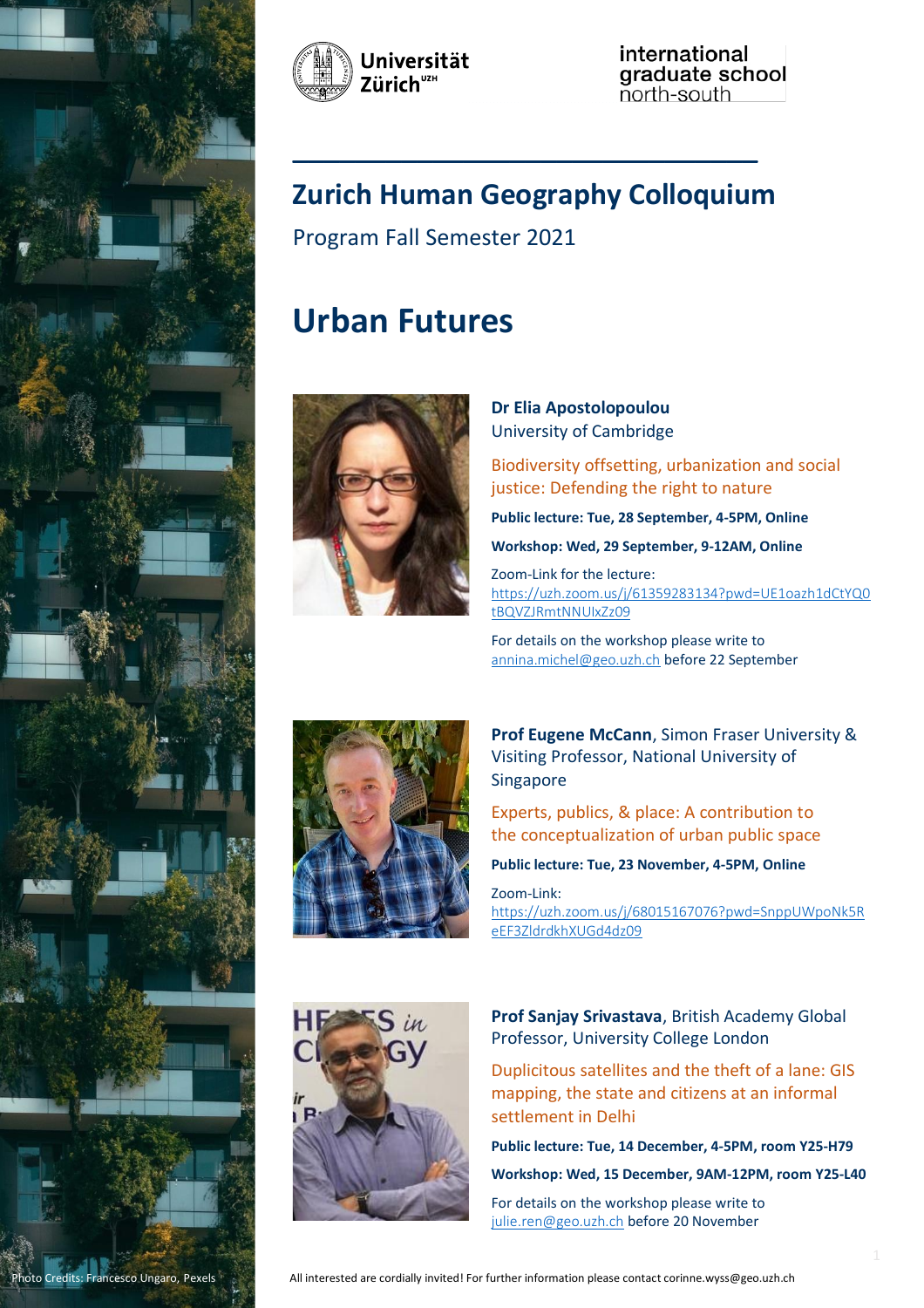

#### Tue, 28 September 2021 **Dr Elia Apostolopoulou**

# **Biodiversity offsetting, urbanization and social justice: Defending the right to nature**

In this lecture we will explore the profound implications of biodiversity offsetting for the relationships between nature, society and space and its links to environmental, spatial and social inequality. Drawing on people's resistance against its implementation in places across England, we will discuss how the production of equivalent natures, the core promise of offsetting, reframes socionatures both discursively and materially transforming places and livelihoods.

This lecture is empirically grounded on my long-term research on offsetting. Theoretically it draws on theories and concepts from human geography, political ecology, and political economy. By shedding light on its contested geographies, it offers a fundamental retheorization of offsetting and a critique of the restructuring of planning and conservation policies in the post-2008 era with the goal to demonstrate how offsetting, and more broadly revanchist neoliberal policies, are increasingly used to support capitalist urban growth producing socially, environmentally and geographically uneven outcomes.

The proliferation of social struggles against the combined effects of urbanization and offsetting, along with other emerging social-environmental protests configure that, against hegemonic narratives about the end of history, the production of nature and space becomes one of the key political issues of the "Anthropocene". It puts forward the need for defending the right to nature as a collective right based on a political and activist position that is future orientated, seeking the transformation of both social relations and relations between society, nature and space.

**Elia Apostolopoulou** is a human geographer and a political ecologist. She is a senior research fellow in the University of Cambridge and an editor in Dialogues in Human Geography. Her work focuses on various aspects related to the uneven production of nature and space within and beyond cities.

### Tue, 23 November 2021 **Prof Eugene McCann**

# **Experts, publics, & place: A contribution to the conceptualization of urban public space**

While geographers and other urban scholars have long discussed the character and politics of public space, its conceptualization is by no means settled. The last few years have seen ongoing discussions of what public space means for contemporary urbanism. In this paper, I try to make a further contribution to the literature. I will use two quite different examples from two of my current research projects to build my argument.

One involves the politics of harm reduction drug policy in Dublin, Ireland, where advocates for the establishment of a supervised drug injecting facility mobilized a model from elsewhere to change national law and, they hope, mitigate the problem of drug use in public spaces.

The second example analyzes the role of a global architecture firm in circulating a particular model of public space design, often called 'placemaking,' that is intended to help city governments to better plan, create, and manage streets, alleys, plazas, etc. While these cases differ in their details, I will argue that, considered together, they raise useful questions about the role of expertise (broadly defined), publics, and the 'power-geometries' of globalized places in the politics of public space.

**Eugene McCann** is Professor of Geography at Simon Fraser University and Visiting Professor of Geography at the National University of Singapore (2021-2022). He researches policy mobilities, harm reduction, public space, development, governance, and planning and is managing editor of EPC: Politics & Space.